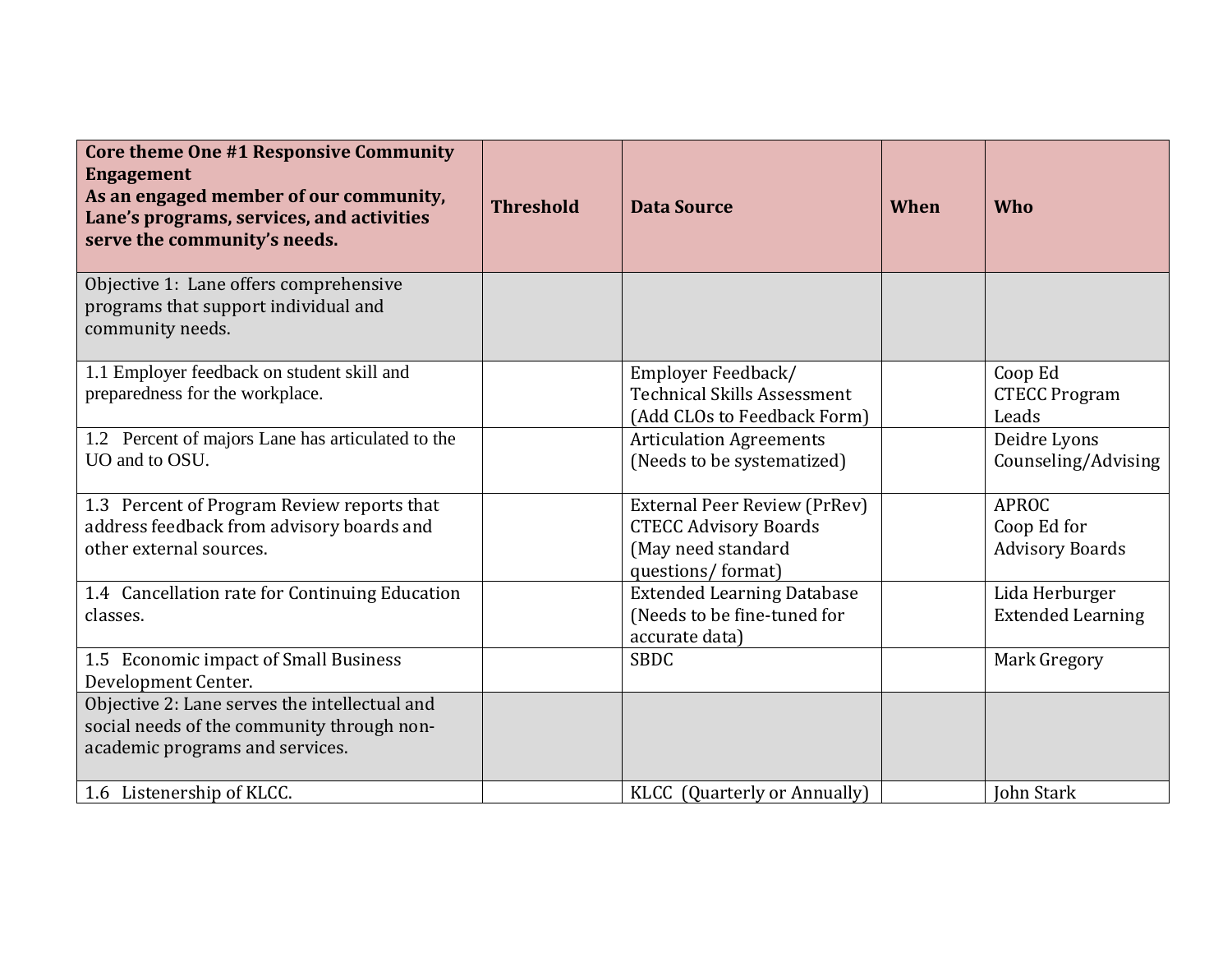| 1.7 Progress toward carbon neutrality.                                    | Climate Action Plan 2.0<br><b>Climate Commitment Report</b>            | Mike Sims                                      |
|---------------------------------------------------------------------------|------------------------------------------------------------------------|------------------------------------------------|
| 1.8 Participation rate for college-sponsored arts<br>and cultural events. | (Bi-Annual)<br>Committee working on<br>definitions and data collection | Jen Steele leading<br><i>initial</i> committee |
|                                                                           |                                                                        |                                                |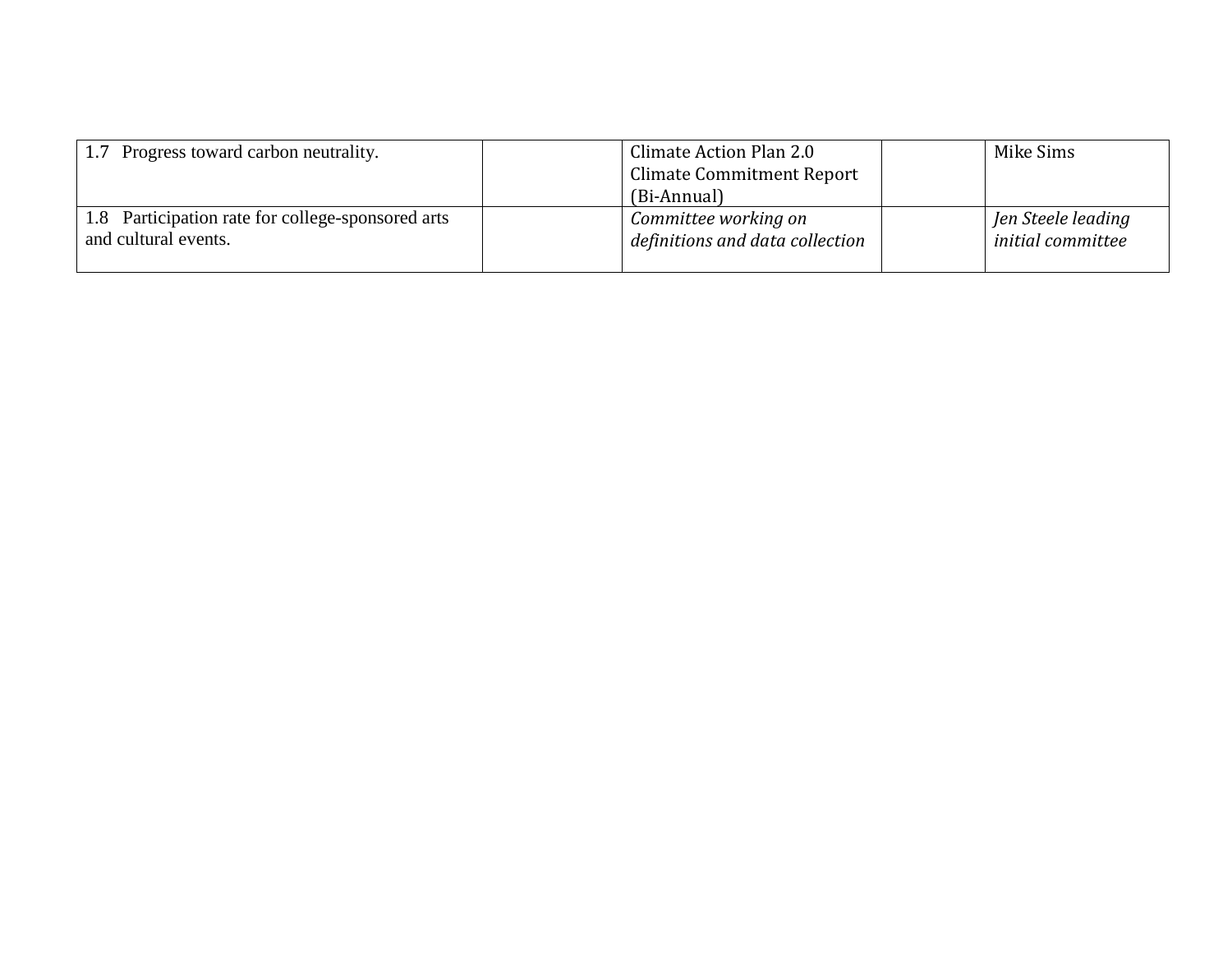| <b>CORE THEME #2: ACCESSIBLE AND</b><br><b>EQUITABLE LEARNING OPPORTUNITIES</b><br>Lane's policies, procedures, programs, and<br>services facilitate open, fair, and just educational<br>experiences.                                                          | <b>Threshold</b> | <b>Data Source</b>       | When | Who                                           |
|----------------------------------------------------------------------------------------------------------------------------------------------------------------------------------------------------------------------------------------------------------------|------------------|--------------------------|------|-----------------------------------------------|
| Objective 1: Lane minimizes barriers and<br>maximizes opportunities for diverse student<br>populations                                                                                                                                                         |                  |                          |      |                                               |
| 2.1 Percent of programs at Lane whose student<br>enrollment reflects the college's overall student<br>demographics                                                                                                                                             |                  | <b>IRAP</b>              |      | <b>IRAP Staff</b>                             |
| 2.2 Assessment of Lane demographics in relation<br>to the demographics of Lane County.                                                                                                                                                                         |                  | <b>IRAP</b>              |      | <b>IRAP Staff</b>                             |
| 2.3 Students and program success rate measured by<br>disaggregation of Core Theme indicators 4.4 and<br>4.5. Data is disaggregated by: race/ethnicity, Pell<br>Grant support, ELL, previous ABS/ESL/Dev Ed<br>enrollment, veterans, age and disability status. |                  | <b>IRAP</b>              |      | <b>IRAP Staff</b>                             |
| 2.4 Percent of students enrolled in ABSE or ESL<br>who transition successfully to post-secondary<br>education.                                                                                                                                                 |                  | <b>IRAP</b><br>ABSE/TOPS |      | <b>Molloy Wilson</b><br><b>Grant Matthews</b> |
| 2.5 Percent of courses within disciplines that<br>have distance learning offerings.                                                                                                                                                                            |                  | Academic Technology/IT   |      | Ian Coronado                                  |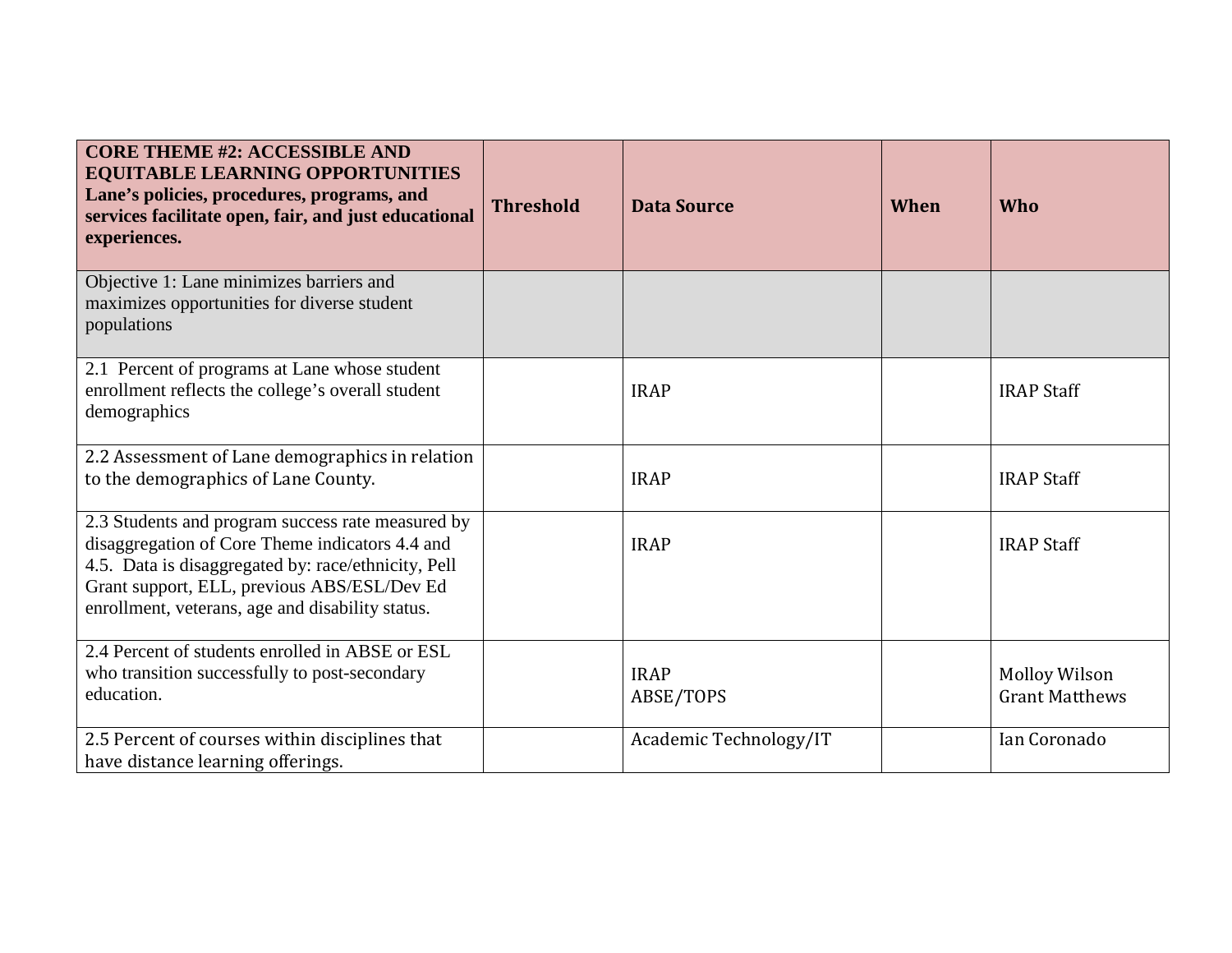| <b>CORE THEME #3: QUALITY</b><br><b>EDUCATIONAL ENVIRONMENT Lane's</b><br>quality educational environment embraces<br>academic and instructional integrity, relevancy,<br>rigor, innovation, and transparency. | <b>Threshold</b> | <b>Data Source</b>                                                                                                                                                          | When | Who                                                                        |
|----------------------------------------------------------------------------------------------------------------------------------------------------------------------------------------------------------------|------------------|-----------------------------------------------------------------------------------------------------------------------------------------------------------------------------|------|----------------------------------------------------------------------------|
| Objective 1: Lane employs high-impact practices.                                                                                                                                                               |                  |                                                                                                                                                                             |      |                                                                            |
| 3.1 Students report high levels of awareness of,<br>and satisfaction with, evidence-based practices<br>on campus.                                                                                              |                  | <b>CCSSE</b><br><b>SENSE</b>                                                                                                                                                |      | <b>IRAP Staff</b>                                                          |
| 3.2 Percent of degree-seeking students accessing<br>advising and academic planning to create clear<br>roadmaps to learning and success.                                                                        |                  | DegreeWorks/MyGrad Plan<br><b>Tracking through Advising</b><br>Committee to explore possible<br>measurements & how to<br>operationalize                                     |      | Craig Taylor, Molloy<br>Wilson, Mary<br>Parthemer                          |
| Objective 2: Lane faculty and staff regularly<br>engage in professional development to promote<br>currency and innovation focused on improving<br>teaching, learning, and the educational<br>environment.      |                  |                                                                                                                                                                             |      |                                                                            |
| 3.3 Percent of employees who participate in<br>professional development activities related to<br>current thinking about teaching in their fields.                                                              |                  | FPD-Adrienne Mitchell<br>MPD-Phillip Hudspeth<br><b>Extended Learning-class</b><br>creation from trainings<br>Committee to explore possible<br>measurements/create a survey |      | Kate Sullivan,<br>Adrienne Mitchell,<br>Phillip Hudspeth,<br>Lynn Nakamura |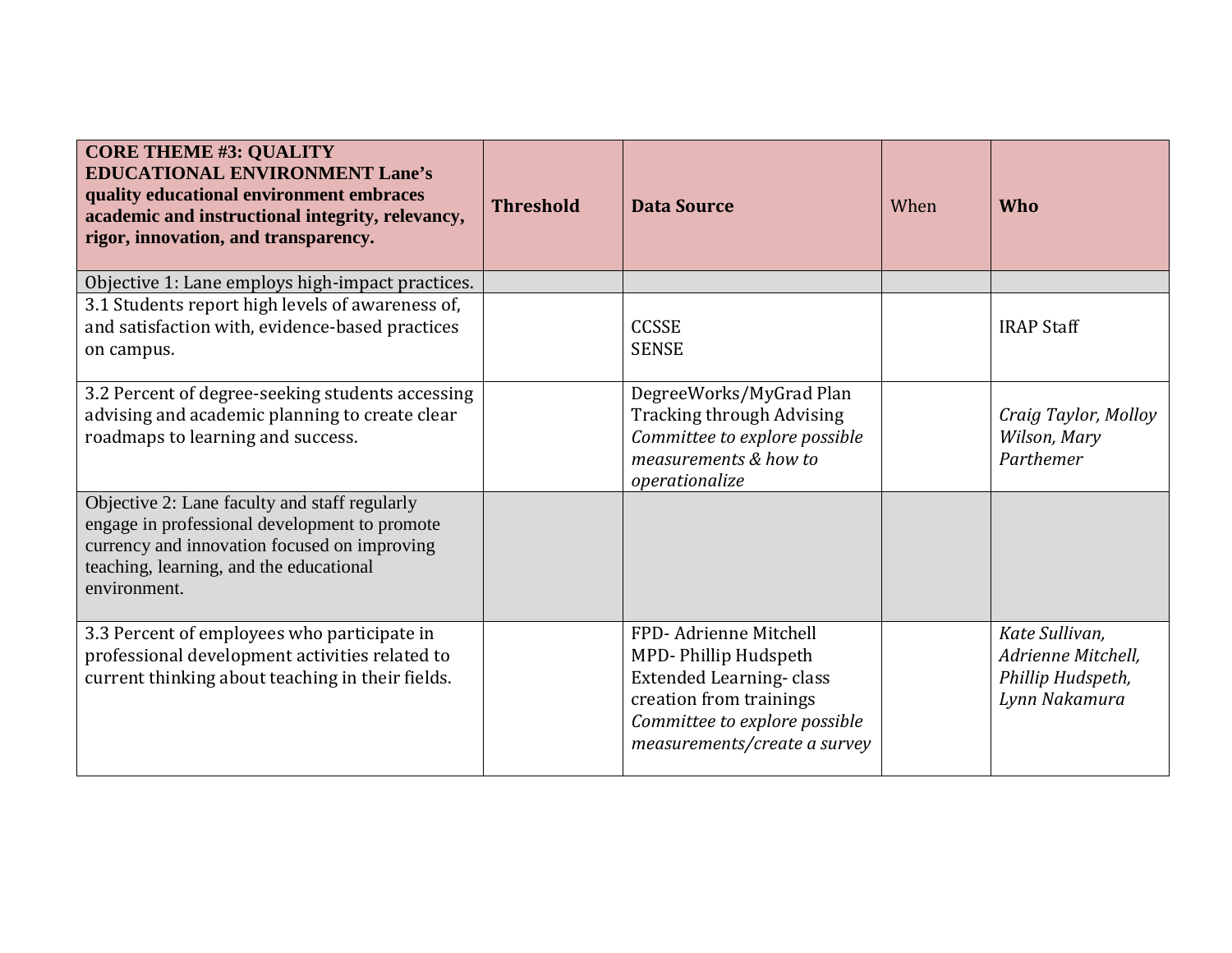| 3.4 Median contact hours per employee in<br>professional development activities that further<br>develop competencies and skills specific to<br>college role or responsibility.                                                               | See 3.3 and include CPD                                               | See 3.3 and include<br>CPD                                                                    |
|----------------------------------------------------------------------------------------------------------------------------------------------------------------------------------------------------------------------------------------------|-----------------------------------------------------------------------|-----------------------------------------------------------------------------------------------|
| Objective 3: Lane designs intentional curricula<br>to support discipline-level, program-level and<br>college level outcomes                                                                                                                  |                                                                       |                                                                                               |
| 3.5 Percent of educational programs that are<br>mapped to Core Learning Outcomes.                                                                                                                                                            | <b>Curriculum Mapping System</b>                                      | Tammy Salman                                                                                  |
| 3.6 Percent of educational programs that are<br>systematically reviewed and revised to reflect<br>current disciplinary and industry standards and<br>workforce needs through either the program review<br>process or external accreditation. | APROC<br><b>CTECC Program Accreditation</b><br><b>Student Affairs</b> | Anne McGrail<br>Kerry Levett<br>Exec Dean, CTECC<br><b>CTECC Deans &amp;</b><br>Program Leads |
| 3.7 Percent of educational programs that are<br>assessed against Core Learning Outcomes.                                                                                                                                                     | <b>Curriculum Mapping System</b>                                      | Tammy Salman                                                                                  |
| Objective 4: Lane implements systematic planning,<br>analysis, and coordination of efforts and initiatives<br>that are teaching and learning-focused.                                                                                        |                                                                       |                                                                                               |
| 3.8 Progress toward Learning Plan goal attainment.                                                                                                                                                                                           | Learning Council                                                      | Learning Council<br>Chair (Christina<br>Howard)                                               |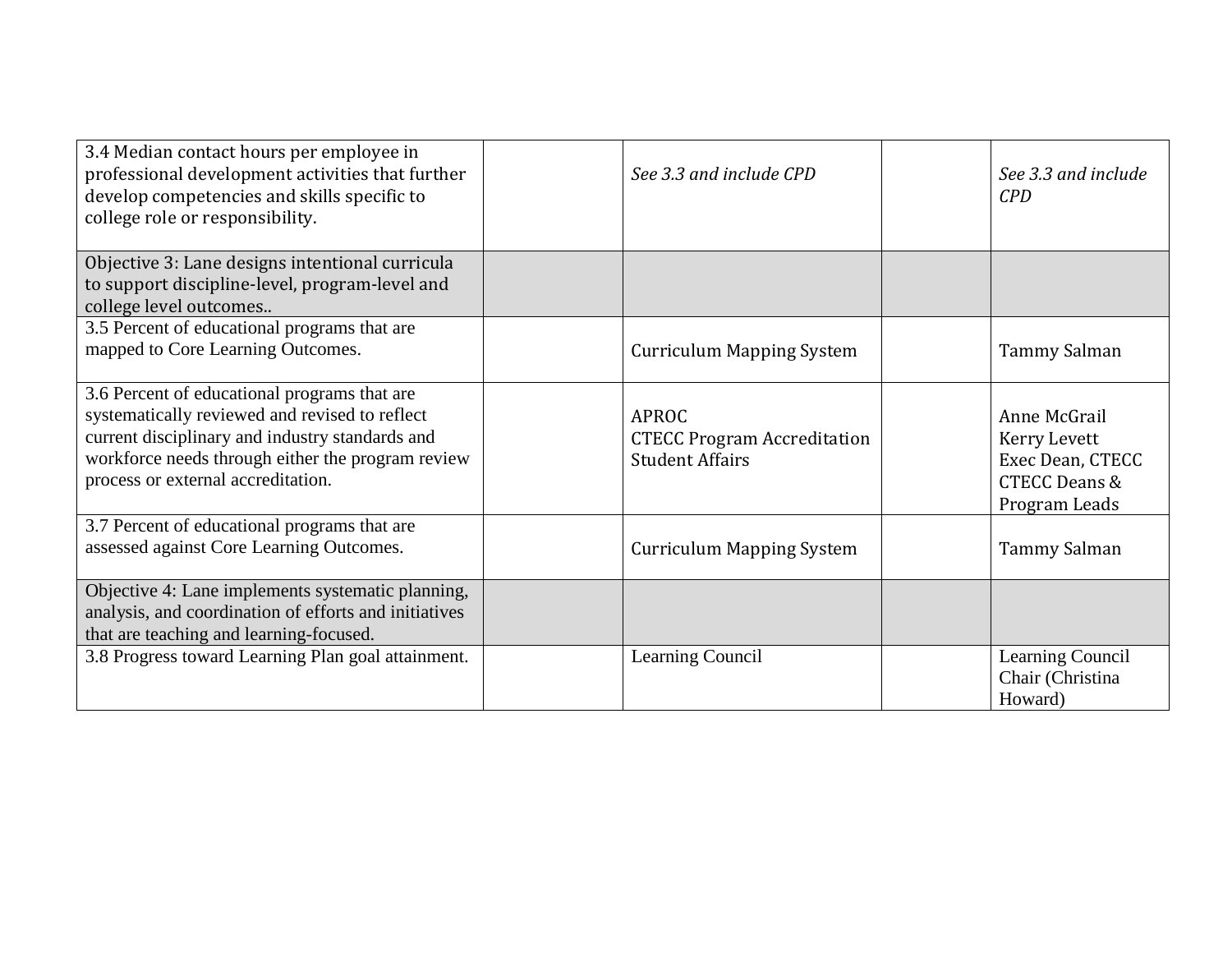| <b>CORE THEME #4: INDIVIDUAL STUDENT</b><br><b>ACHIEVEMENT Lane's students advance on</b><br>their academic paths and reach their<br>educational goals | <b>Threshold</b> | <b>Data Source</b> | When | <b>Who</b>        |
|--------------------------------------------------------------------------------------------------------------------------------------------------------|------------------|--------------------|------|-------------------|
| Objective 1: Students progress toward their<br>educational objectives.                                                                                 |                  |                    |      |                   |
| 4.1 Percent of first time in college students<br>completing their gateway math requirement in two<br>years.                                            |                  | <b>IRAP</b>        |      | <b>IRAP Staff</b> |
| 4.2 Percent of students who progress to their<br>second year.                                                                                          |                  | <b>IRAP</b>        |      | <b>IRAP Staff</b> |
| 4.3 Percent of students who complete<br>Developmental credit courses and continue on to<br>pass required program-level courses.                        |                  | <b>IRAP</b>        |      | <b>IRAP Staff</b> |
| Objective 2: Students complete their educational<br>goals.                                                                                             |                  |                    |      |                   |
| 4.4 Percent of students who complete degrees or<br>certificates within 3 years.                                                                        |                  | <b>IRAP</b>        |      | <b>IRAP Staff</b> |
| 4.5 Percent of award-seeking students who transfer<br>to 4-year institutions within 3 years.                                                           |                  | <b>IRAP</b>        |      | <b>IRAP Staff</b> |